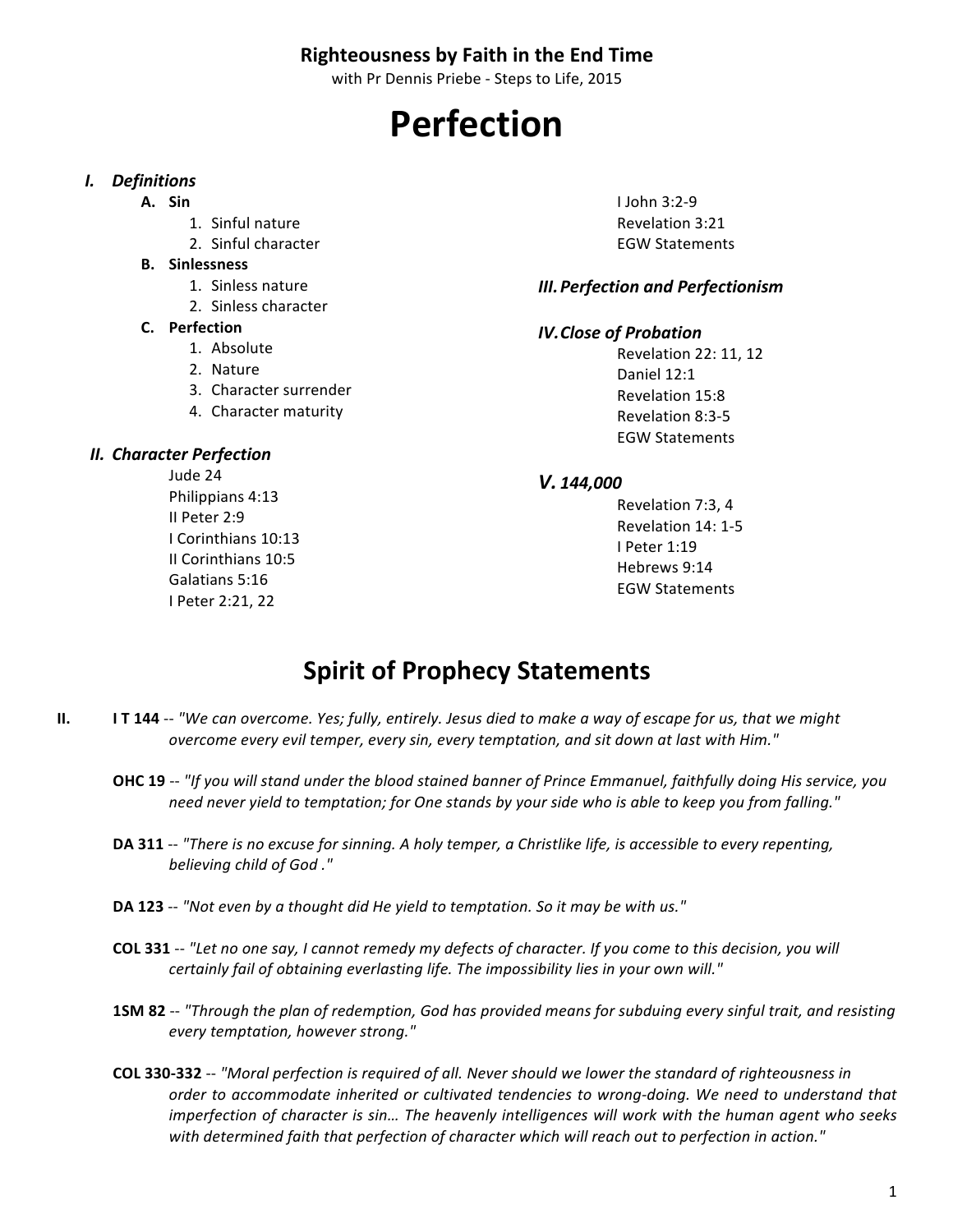- DA 671 -- "The very image of God is to be reproduced in humanity. The honor of God, the honor of Christ, is involved in the perfection of the character of His people."
- **IHP 146** -- "Those who believe on Christ and obey His commandments are not under bondage to God 's law; for to those who believe and obey, His law is not a law of bondage, but of liberty. Everyone who believes on *Christ, everyone who relies on the keeping power of a risen Saviour that has suffered the penalty* pronounced upon the transgressor, every one who resists temptation and in the midst of evil copies the pattern given in the Christ life, will through faith in the atoning sacrifice of Christ become a partaker of *the divine nature, having escaped the corruption that is in the world through lust. Everyone who by faith* obeys God's commandments will reach the condition of sinlessness in which Adam lived before his *transgression. "*
- **5T 214** -- "Not one of us will ever receive the seal of God while our characters have one spot or stain upon them. It is left with us to remedy the defects in our characters, to cleanse the soul temple of every defilement. Then the latter rain will fall upon us as the early rain fell upon the disciples on the Day of Pentecost."
- GC 623 -- "Now, while our great High Priest is making the atonement for us, we should seek to become perfect in *Christ.* Not even by a thought could our Saviour be brought to yield to the power of temptation . . . Satan could find nothing in the Son of God that would enable him to gain the victory. He had kept His Father's commandments, and there was no sin in Him that Satan could use to his advantage. This is the *condition in which those must be found who shall stand in the time of trouble."*
- **1T 339, 340** -- "Jesus, considered as a man, was perfect, yet He grew in grace... Even the most perfect Christian *may increase continually in the knowledge and love of God. Jesus sits as a refiner and purifier of His people; and when His image is perfectly reflected in them, they are perfect and holy, and prepared for translation. A great work is required of the Christian. We are exhorted to cleanse ourselves from all*  filthiness of the flesh and spirit, perfecting holiness in the fear of God."
- **RH April 1, 1902** -- "Christ has made every provision for the sanctification of His church. He has made abundant *provision for every soul to have such grace and strength that he will be more than a conqueror in the* warfare against sin... He came to this world and lived a sinless life, that in His power His people might also live lives of sinlessness. He desires them by practicing the principles of truth to show to the world that God's grace has power to sanctify the heart."
- AH 16 -- "The character you bear in probationary time will be the character you will have at the coming of *Christ...* The traits of character you cherish in life will not be changed by death or by resurrection. You will *come up from the grave with the same disposition you manifested in your home and in society. Jesus does not change the character at His coming. The work of transformation must be done now. Our daily lives are determining our destiny."*
- GAG 230 -- "Our Saviour does not require impossibilities of any soul. He expects nothing of His disciples that He is *not* willing to give them grace and strength to perform. He would not call upon them to be perfect if He *had not at His command every perfection of grace to bestow on the ones upon whom He would confer so* high and holy a privilege... Our work is to strive to attain in our sphere of action the perfection that Christ in His life on the earth attained in every phase of character. He is our example."
- **ST** March 4, 1897 -- "God requires perfection of character from His children... We may say that it is impossible for us to reach God's standard; but when Christ came as our substitute and surety, it was as a human being... *With His divinity veiled by humanity, He lived a life of perfect obedience to the law of God... As Christ* lived the law in humanity, so we may do if we will take hold of the strong for strength."
	- AA 531 -- "None need fail of attaining, in his sphere, to perfection of Christian character... God calls upon us to reach the standard of perfection and places before us the example of Christ 's character. In His humanity,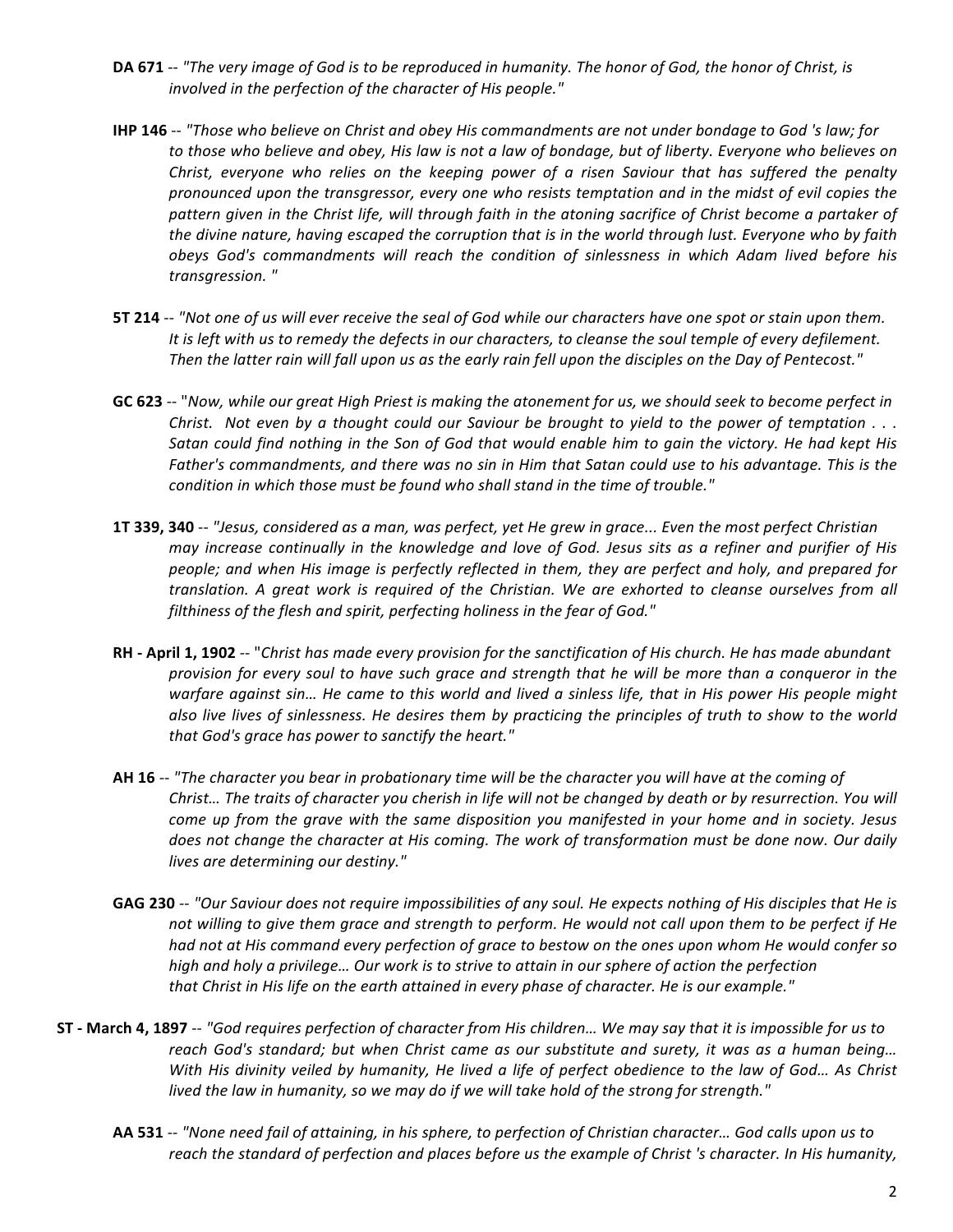perfected by a life of constant resistance of evil, the Saviour showed that through cooperation with *Divinity, human beings may in this life attain to perfection of character. This is God 's assurance to us* that we, too, may obtain complete victory."

- GAG 141 -- "He came to fulfill all righteousness, and, as the head of humanity, to show man that he can do the same work, meeting every specification of the requirements of God... Perfection of character is *attainable by every one who strives for it."*
- **Ms. 148, 1899** -- "*Exact obedience is required, and those who say that it is not possible to live a perfect life* throw upon God the imputation of injustice and untruth ."
- **RH** March 10, 1904 -- "He who has not sufficient faith in Christ to believe that He can keep him from sinning, has not the faith that will give him an entrance into the kingdom of God."
- **PP 88, 89** -- The godly character of this prophet [Enoch] represents the state of holiness which must be attained by those who shall be 'redeemed from the earth ' at the time of Christ 's second advent."
- **2T 122** -- "He lived in a corrupt age, when moral po11ution was teeming all around him; yet he trained his *mind* to devotion, to love purity. His conversation was upon heavenly things. He educated his mind to run *in* this channel, and he bore the impress of the Divine. His countenance was lighted up with the light *which* shineth in the face of Jesus. Enoch had temptations as well as we... The atmosphere he breathed was tainted with sin and corruption, the same as ours; yet he lived a life of holiness. He was unsullied with the prevailing sins of the age in which he lived. So may we remain pure and uncorrupted. He was a *representative* of the saints who live amid the perils and corruptions of the last days. For his faithful *obedience to God he was translated.* So, also, the faithful, who are alive and remain, will be translated."
- **COL 332** -- *"And there are Enochs in this our day."*
- SL 7 -- "Those who are really seeking to perfect Christian character will never indulge the thought that they are *sinless."*
- **ST** March 23, 1888 -- "We shall not boast of our holiness... We cannot say, 'I am sinless.' till this vile body is *changed and fashioned like unto His glorious body."*
- **ST** May 16, 1895 -- "When the conflict of life is ended, ... when the saints of God are glorified, then and then only will it be safe to claim that we are saved, and sinless."
- **IV. EW 48** -- *"Then there will be no Priest in the sanctuary to offer their sacrifices, their confessions, and their prayers before the Father's throne."* 
	- **EW 71** -- "I also saw that many do not realize what they must be in order to live in the sight of the Lord without a *high* priest in the sanctuary through the time of trouble. Those who receive the seal of the living God and are protected in the time of trouble must reflect the image of Jesus fully... There will be no time then to do it and no Mediator to plead their cause before the Father... I saw that none could share the 'refreshing' unless they obtain the victory over every besetment, over pride, selfishness, Jove of the world, and over every wrong word and action."
	- GC 425 -- "Those who are Jiving upon the earth when the intercession of Christ shall cease in the sanctuary above are to stand in the sight of a holy God without a mediator. Their robes must be spotless, their characters *must be purified from sin by the blood of sprinkling. Through the grace of God and their own diligent effort they must be conquerors in the battle with evil. While the investigative judgment is going forward in* heaven, while the sins of penitent believers are being removed from the sanctuary, there is to be a